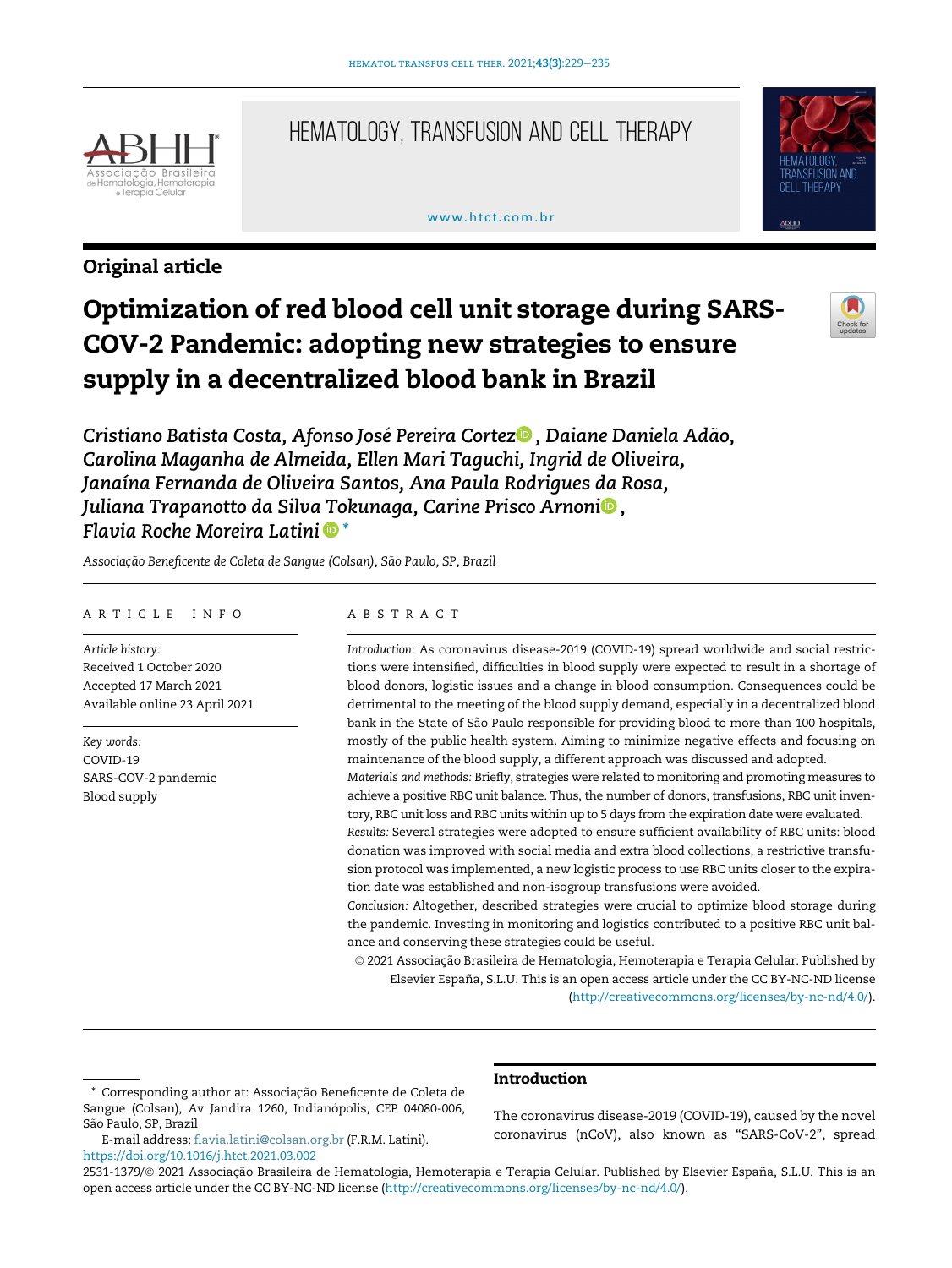globally over the course of a few months. The first case was officially reported in Brazil on February 26, 2020, in the State of Sao Paulo. After 4 months, 1,274,974 cases and 55,961 ~ deaths were registered, and Brazil reached the second position in the ranking of all the countries in the world. $1$  Aiming to fight against the spread of SARS-CoV-2, social restrictions were applied worldwide, directly affecting the blood community.2[−](#page-6-0)<sup>5</sup> Thereby, a decrease in blood donations in Brazil was expected and strategies to maintain blood supply started to be immediately discussed. Adoption of a crisis plan to prevent blood shortage and maintenance of sufficient inventories to support transfusion-dependent patients and emergencies was crucial.

According to the latest available data report from the Brazilian Health Surveillance Agency, in 2018, 3,311,220 blood collections were performed in Brazil.<sup>[6](#page-6-1)</sup> Colsan (Associação Beneficente de Coleta de Sangue), a nonprofit organization located in São Paulo, contributed with 4.77% (158,044/year, i.e., 13,170/month) of blood collections during 2018. Colsan is an important player in the support for transfusion in the State of São Paulo, providing blood to more than 15 cities and 100 hospitals, most of them being public health system units.

Colsan is comprised of 11 collection sites distributed among 6 cities in the State of São Paulo. As a consequence of the SARS-CoV-2 pandemic, 3 collection sites located inside hospitals, in areas in which donor safety could not be ensured, were closed as soon as the quarantine order was issued on March 23. Blood inventories are strategically located in 4 cities, supporting the local needs, but the main inventory is located in the City of São Paulo, functioning 24h/day and being responsible for emergency support. In addition, Colsan delivers blood and manages 53 transfusion sites inside hospitals throughout the State. The decentralized structure includes distances up to 120 miles from sites where a local supply is required to provide fast support in emergency situations. Thus, the logistics is always a challenge and a sufficient number of blood units is required to securely assist all client hospitals.

The outbreak of SARS-CoV-2 hinders the blood storage management at a complex and decentralized blood bank and possible scenarios were speculated on to ensure a sufficient blood supply to attend to transfusion requests. To share our experience, this report describes strategies adopted to measure the efficiency in maintaining blood supply, including monitoring blood donations/transfusions, and to implement daily analysis of red blood cell units up to 5 days from expiring, being willing to relocate them for immediate use. With these strategies, Colsan is handling the crisis and learning new tools to optimize storage.

# Methodology

This is a retrospective analysis of the red blood cell (RBC) unit balance from a period of almost 3 months during the COVID-19 pandemic. Blood bank parameters, such as blood collection, number of transfusions and RBC units, both those expiring and the inventory, were monitored and plotted to drive measures and their impact, focused on strategies to maintain the blood supply. Analyses were performed of the

period between March 23 and June 15. To clarify analyses, blood donation, RBC inventory and RBC transfusion data included information from early 2020.

The number of blood donors is routinely monitored at Colsan. The weekly sum was calculated and compared with the weekly sums from the same period in 2018 and 2019. To compare with the pre-pandemic data, the 2020 weekly sum was calculated from March 1. Strategies to ensure blood donation was implemented throughout the evaluated period.

Since Colsan does not have an integrated informatics solution, each of the 53 transfusion sites under Colsan management started to send a report twice a month containing the number of transfused RBC units. The number of transfused units was monitored during this period and compared with the average of transfused RBC units 6 months before the pandemic.

Additionally, the RBC inventories at 4 main blood distribution sites were monitored daily. The week average was calculated and used to monitor the total availability of RBC units during the pandemic. To compare with the pre-pandemic data, the 2020 weekly sums were calculated from the first week in January.

To evaluate the weekly loss of RBC units, transfusion and blood distribution sites sent the sums of the expired blood units. Furthermore, during the pandemic, we started monitoring the RBC units up to 5 days from the expiration date. To accomplish this, all 53 transfusion sites sent the daily numbers of RBC units within 5, 4, 3, 2 and 1 days from the expiration date. The information was detailed regarding the ABO and Rh of the units, as it was centrally compiled to provide a daily map of the next units due to expire. The weekly average of RBC units within up to 5 days from the expiration date was calculated.

Throughout the analyzed period, several strategies were adopted to avoid blood shortage. As soon as the difficulties were faced and, in light of the pandemic situation, measures were taken to increase blood donation, reduce blood need and improve the use of RBC units close to their expiration date.

## Results

# Measures in blood donation

Blood donations during the evaluated period showed a reduction on specific weeks, when compared to 2018 and 2019. During the pandemic period, from a total of 12 weeks analyzed (March 23 − June 15), blood donation was reduced in 2020 compared to 2018 and 2019 during 8 weeks. While 37,064 and 37,619 blood collections were performed in 2018 and 2019, respectively, 30,136 blood units were collected in the same period this year. During this period, Colsan faced a reduction of approximately 7,000 blood collections (approximately 19%). In [Figure 1](#page-2-0), blood units collected from the same period during 2018, 2019 and 2020 are compared with, and related to, the number of confirmed COVID-19 cases. Compared to the prepandemic blood collection data, we observed that the weekly mean of the 3 first weeks in March was 3,219 blood donations and the weekly mean of the 12 weeks analyzed during the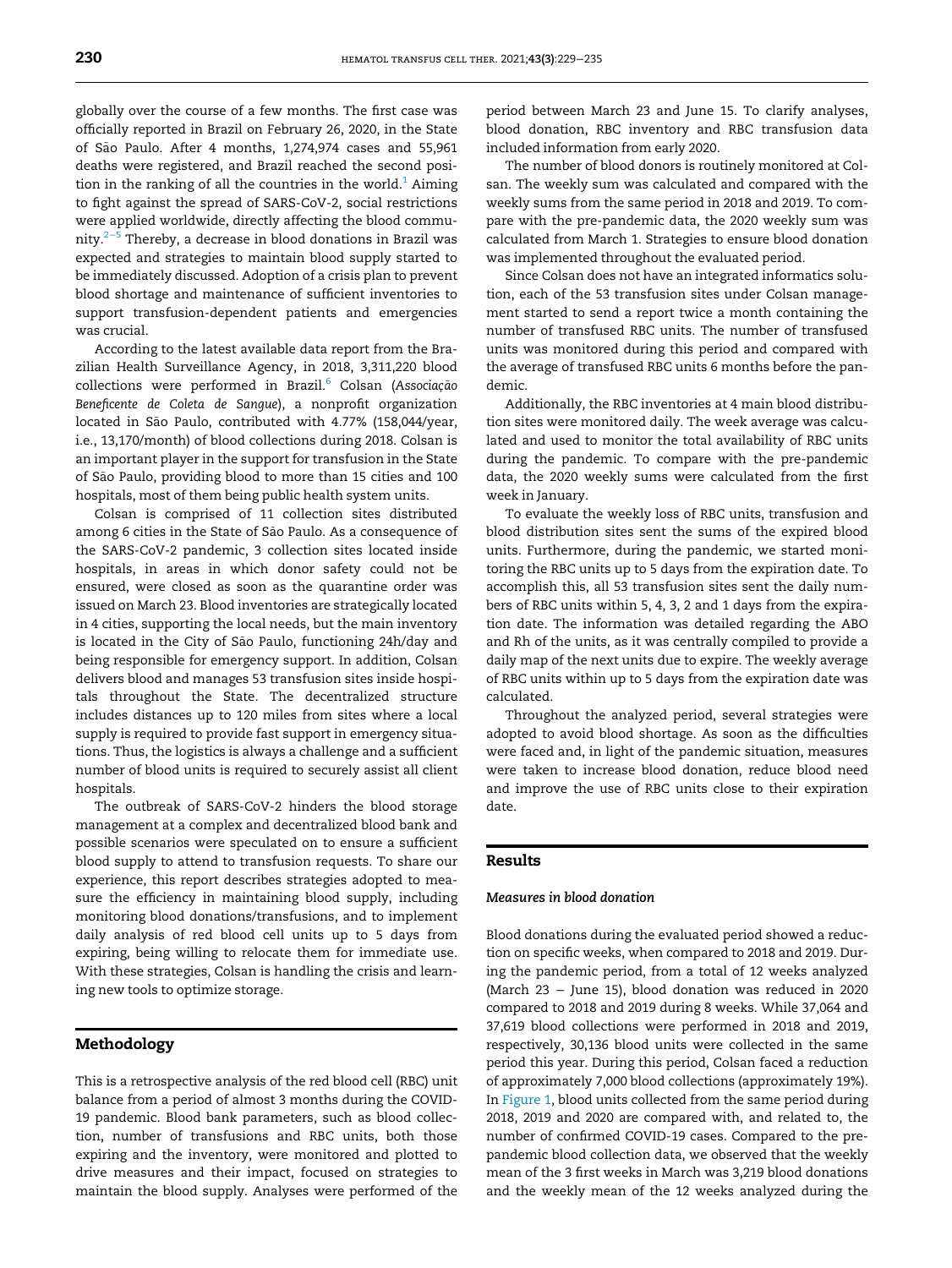<span id="page-2-0"></span>

Figure 1 – 2018, 2019 and 2020 blood donation weekly sums. Number of confirmed COVID-19 cases according to official government website. [\(1\)](#page-5-0) Arrows above figure represent weeks with extra collections. Arrows bellow figure represent beginning of social isolation and use of social media.

pandemic was 2,511. The pre-pandemic 2020 weekly mean (3,219) was similar to the 2018 and 2019 weekly means of the 12 weeks analyzed, being 3,135 and 3,098, respectively.

Regarding blood collection, several strategies were adopted. The Colsan recruitment team invested in campaigns focusing on specific populations and extra blood collections were performed at sites different from those we had previously established, such as soccer stadiums. Aiming to avoid blood shortage, 9 days with extra blood collections were scheduled during the evaluated period, including 6 days with blood collections in soccer stadiums. In total, these extra blood collections contributed with 828 collected blood units. Additionally, Colsan joined social media (@colsanoficial) on May 5 and started posting information about blood donation and our inventory, increasing advertisement and, consequently, visibility. Despite the increment of COVID-19 cases and social restrictions to raise population isolation, the government anticipated some holidays. Even though this strategy was not uniform among all the cities in the State of São Paulo, Colsan decided to maintain blood collection sites open and invested in campaigns. This decision resulted in one of the greatest weeks in blood collection during the pandemic  $(3<sup>rd</sup>$  week in May).

#### Monitoring transfusion events

Considering the effect of social isolation on blood donations, the RBC transfusion was monitored twice a month to drive our strategies. During the 6 months prior to the pandemic, the daily average of transfused RBC units per site was 5.64, which was similar to the average of the first 15 days in March (5.77). To face the difficulties that would emerge with blood donation reduction, Colsan immediately adopted a restrictive position on blood supply at hospitals where we are located. To achieve this end, we recommended the suspension of elective surgeries and launched a restrictive protocol. Corroborating with this strategy, the government decreed the suspension of elective surgeries, which most certainly contributed to the reduction in the number of transfused units. After June 1, the government resumed elective procedures in the public health system and the increase in blood consumption was consolidated, reaching pre-pandemic levels.

As the number of COVID-19 cases was increasing and governments were adopting health strategies to improve COVID-19 assistance in hospitals, the RBC units transfused started to decrease in the second half of March (4.79 RBC units transfused per day per transfusion site) and reached even smaller means from April 16 to May 15, being 4.61 and 4.65, respectively. The total RBC units transfused are plotted with the dashed line in [Figure 2A](#page-3-0) and it can be observed that from June 1 to June 15, the RBC transfusion (5.36) was similar to that previous to the pandemic, showing that the hospitals had resumed their routines.

# RBC balance

The RBC inventories are monitored daily at 4 blood distribution sites. To follow the consequences of the blood donation and distribution strategies adopted, we plotted the weekly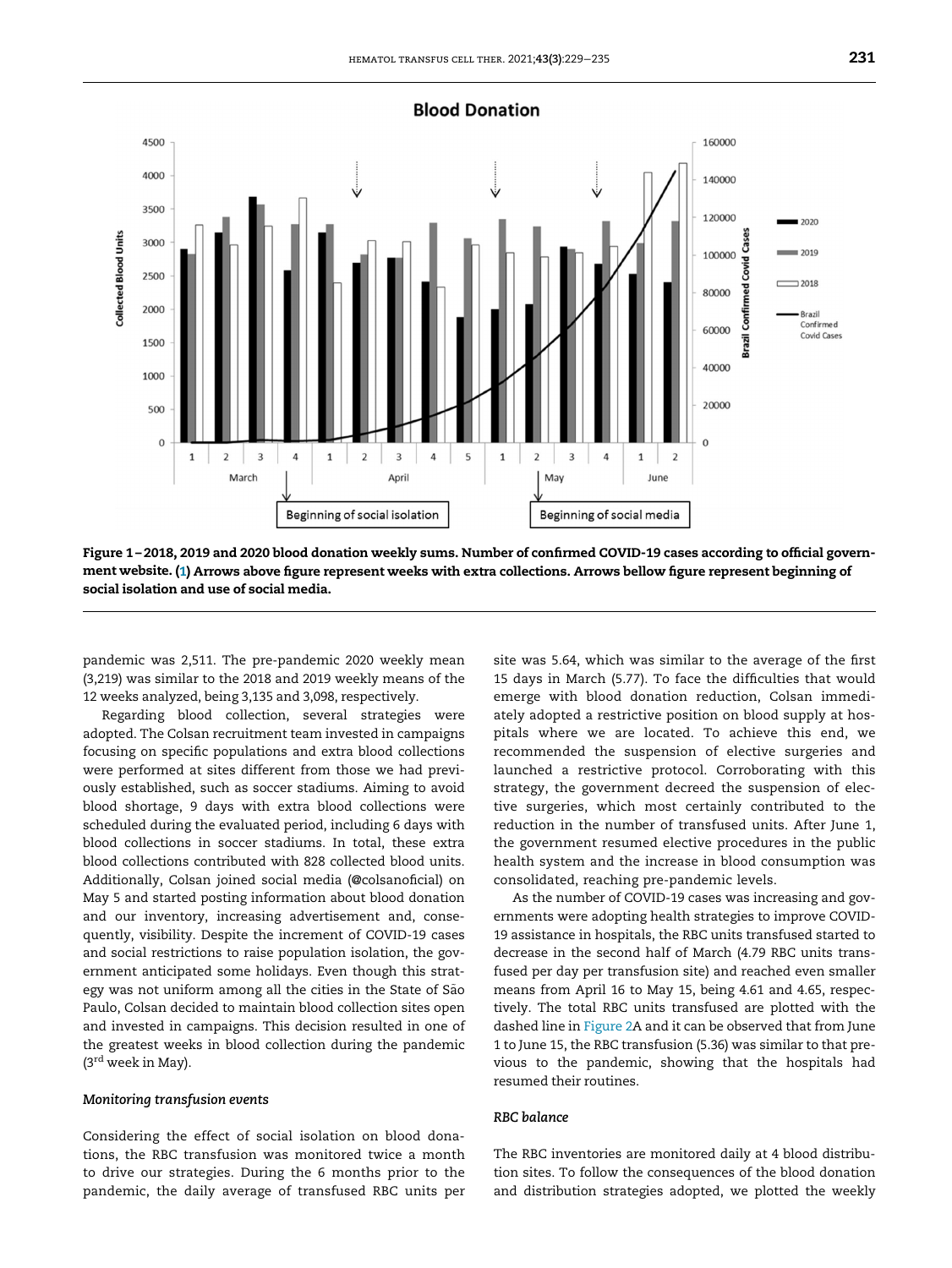<span id="page-3-0"></span>

Figure 2 – RBC balance. 2A. Blood units collected, distribution sites inventory and transfused RBC units. RBC inventory and transfused RBC units are linked to main axis and units collected are linked to secondary axis. The gray box represents the period when elective surgeries were suspended. 2B. RBC loss and weekly average of RBC units within up to 5 days to expiration date. The arrow represents the beginning of relocation of RBC units.

average of RBC storage, regardless of the ABO/Rh typing (continuous line in [Figure 2A](#page-3-0)). We observed that from first week in May, the Colsan inventory started to decrease steadily. Compared to the April average of 5,050 available RBC units in the total inventory of the distribution sites, the decrease in blood donations reflected on the RBC availability, even with the reduction in transfusion, the average in May decreasing to 3,370 and in June, to 2,798. Availability of RBC units at distribution sites was drastically reduced, reaching quantities 40% smaller.

Considering that the discrepancy between RBC inventory and RBC transfusion is mainly attributed to RBC loss, we compiled the weekly sum of RBC loss at 4 distribution and 53 transfusion sites. The continuous line in [Figure 2B](#page-3-0) represents the RBC loss. We observed that from the weeks of March 4 to May 1, RBC loss approached 300 units/week, but with a peak in the week in April 4 (577 RBC units). After the  $3<sup>rd</sup>$  week in May, the RBC loss drastically decreased, reaching 65 and 52 units in the 1<sup>st</sup> and 2<sup>nd</sup> weeks in June, respectively.

# Measures to avoid RBC shortage

Predicting the RBC supply difficulties, Colsan started to monitor RBC units within up to 5 days from their expiration date at all distribution and transfusion sites as soon as the pandemic had been declared. The weekly average of RBC units within up to 5 days of their expiration date is represented in [Figure 2](#page-3-0)B by a dotted line. When the availability of RBC units was impaired, mainly after the  $1<sup>st</sup>$  week in May, when we realized that inventories were decreasing and transfusions were increasing, distribution sites intensified a new strategy that we named the relocation of RBC units among the transfusion sites. The transfusion sites were oriented to contact distribution sites upon receiving a transfusion request, specially O Rh positive RBC units and all ABO Rh negative RBC units. The requests were analyzed and, when possible, a close-toexpiring RBC unit was forwarded for immediate use, avoiding the use of a recently collected unit. With this strategy, Colsan invested in logistics and could ensure the use of RBC units from the end of the storage cycle, instead of RBC units in initial or mid-term storage, expanding the RBC unit storage duration. We observed that, while the demand for transfusions was decreasing, the number of RBC units close to their expiration date was increasing from the  $4<sup>th</sup>$  week in March to the 1<sup>st</sup> week in May. After the 2<sup>nd</sup> week in May, the quantity of RBC units close to their expiration date drastically decreased, reaching the weekly average of 109 units in the 2<sup>nd</sup> week in June, a quantity more than 6 times smaller than the weekly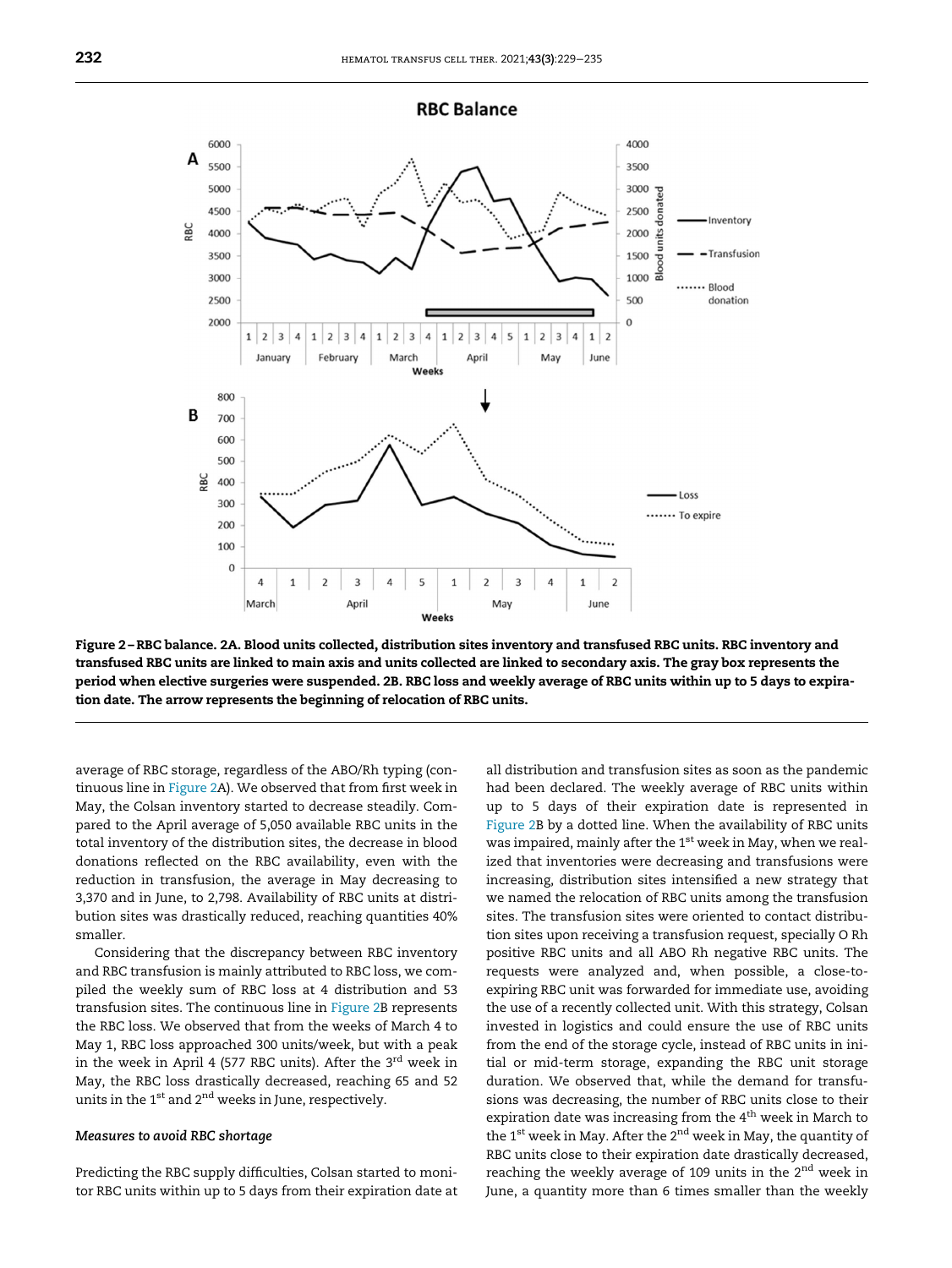

<span id="page-4-0"></span>

Figure 3A – Distribution sites inventory of Rh positive RBC units. O Rh+ is represented with a continuous black line and non-O Rh+, with a dotted line. 3B. Distribution sites inventory of Rh negative RBC units. O Rh- is represented with a continuous black line and non-O Rh-, with a dotted line.

average observed in the peak in the 1<sup>st</sup> week in May. In [Figure 2B](#page-3-0), we can observe the effect of RBC units relocation that was systematically performed after May 10. As the relocation was occurring, the weekly average of RBC units within up to 5 days of their expiration date decreased from 674 in the  $1^{\text{st}}$  week in May to 109 in the  $2^{\text{nd}}$  week in June. Furthermore, since the relocation started, the use of RBC units was optimized and the RBC units loss was also reduced from 334 in the  $1^{\text{st}}$  week in May to 52 in the  $2^{\text{nd}}$  week in June. As the inventory was also decreasing during this period, we conclude that the balance between blood donation and transfusion was still affected and that blood supply was possible because Colsan invested in logistic to implement the RBC units relocation strategy.

In addition to the relocation, a few days after the implementation, distribution sites had to shrink transfusion sites inventories. Given that distribution sites inventory decreased and assuming that investment in logistics would be necessary, Colsan opted to reduce the RBC units distribution and intensified the relocation to avoid RBC units loss. The reduction in blood supply and relocation were responsible for the decrease in RBC loss that reached a rate 84% smaller in the 2<sup>nd</sup> week in June.

Analyzing RBC unit loss and dynamic of O Rh positive and all ABO Rh negative RBC relocation, we noticed that the O units supply, as expected, was the main difficulty. Thus, we performed a training program to avoid non-isogroup transfusion of O RBC units and increased distribution of non-O units to the transfusion sites. Consequently, distribution sites inventory changed profiles, as we can observe in [Figure 3A](#page-4-0) and 3B. The difference between O and non-O RBC units changed when this strategy was implemented, either when analyzing Rh positive or Rh negative. During first half of the analyzed period, the difference between non-O and O units was 1,390 and 30, considering Rh positive and Rh negative, respectively. However, the difference changed to 841 and -17 for Rh positive and Rh negative, respectively, during the second half of the analyzed period. Regarding Rh negative, the profile changed until switching the pattern completely, the O units being more abundant.

# Discussion

Herein we demonstrated how simple management modifications helped in meeting the transfusion requests. Even with a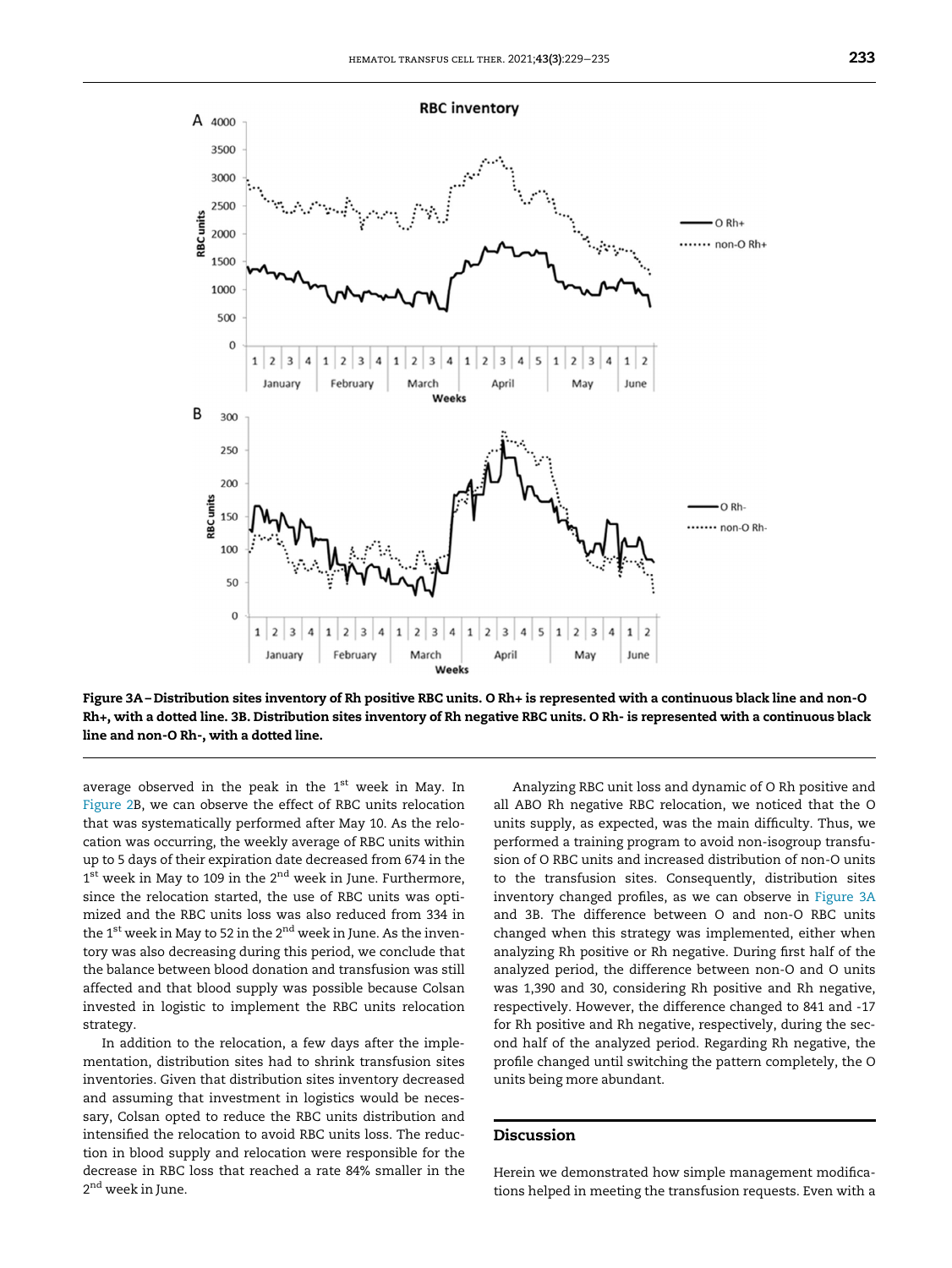<span id="page-5-1"></span>limited informatics solution, we established uncomplicated processes that resulted in effective strategies to preserve blood supply during a crisis scenario. Challenges were generally transposed with solutions that could be summarized in monitoring and logistics focused on the maintenance of the RBC balance.

During the evaluated period, Colsan's main goal was the maintenance of blood supply and monitoring the abovementioned data was crucial in driving new strategies to ensure a positive RBC balance. To achieve our objective, extra blood collections and campaigns in social media were performed to encourage population to donate blood. On the other hand, to diminish blood demand, the suspension of elective surgeries was recommended and a restrictive protocol with partner hospitals was launched. Additionally, Colsan implemented the relocation of RBC units close to expiring among transfusion sites. In other words, when an RBC type O+/- or any blood group Rh- transfusion event was required, distribution sites searched for an older RBC (close to expiring) and relocated this unit to immediately attend to the transfusion request.

As RBC inventory is orchestrated by the balance between availability and consumption and both blood donation and transfusion were reduced, we evaluated whether the inventory had been affected. Throughout the pandemic period, even with the reduction in transfusion, the RBC inventory could not be sustained. The number of available RBC units decreased by almost 40%. Difficulties in the RBC supply increased when the transfusion needs started being restored to the regular levels in the  $3<sup>rd</sup>$  week in May, the inventory still being impaired.

To understand the whole blood cycle and monitor the adopted strategies, the total RBC expiration loss was monitored. We observed a regular loss during the first half of the period analyzed. However, blood donation was not enough to sustain the RBC unit inventories and, as transfusions started to increase, new strategies to maintain the supply were crucial. The effect of this new scenario was possible to demonstrate when we analyzed the RBC unit loss, as it was regularly around 300 units and started to decrease after the 2<sup>nd</sup> week in May. As Colsan is a decentralized blood bank, it is important to highlight that this complexity resulted in an unacceptable RBC unit loss, which needed to be managed. All 53 transfusion sites are required to manage a planned inventory to attend to the hospitals in which they are sheltered. This planned local inventory must be continuously updated as the hospital profile changes. As blood input decreased due to impaired blood donation and blood output increased when transfusion procedures were resumed, the RBC unit inventories were systematically reduced and, consequently, the RBC units loss diminished drastically after the  $3<sup>rd</sup>$  week in May. The RBC units loss reached 16% of the regular RBC loss in the 2<sup>nd</sup> week in June.

In the week of April 4, the RBC units loss achieved a peak (weekly loss of 577 RBC units). Probably, this peak occurred due to a good blood collection during the period between early March and the 3 first weeks of April, associated with the reduction in RBC unit transfusion that started in March and became more intense in April.

<span id="page-5-0"></span>Altogether, monitoring blood collection, transfusion, inventories and loss control allowed Colsan to follow the RBC

# Table 1 – Sum of strategies adopted during the pandemic and their consequences in RBC balance.

| Strategies adopted                                                                                                                                                                                                             | Consequences                                                                                                                             |
|--------------------------------------------------------------------------------------------------------------------------------------------------------------------------------------------------------------------------------|------------------------------------------------------------------------------------------------------------------------------------------|
| $\sqrt{\frac{1}{2}}$ Campaigns focusing on spe-<br>cific populations<br>$\sqrt{2}$ Extra blood collections at<br>different sites (soccer sta-<br>dium)<br>$\sqrt{\ }$ Subscription to social<br>media (Instagram,<br>Facebook) | $\sqrt{}$ Increased blood donation                                                                                                       |
| $\sqrt{}$ Restrictive transfusion pro-<br>tocol<br>$\sqrt{2}$ Recommendation of sus-<br>pension of elective<br>surgeries                                                                                                       | $\sqrt{\phantom{a}}$ Decreased transfusion requests                                                                                      |
| √Relocation of RBC close to<br>expiration date                                                                                                                                                                                 | $\sqrt{\ }$ Sparing of recent RBC invento-<br>ries, ensuring maintenance of<br>RBC supply during a longer<br>periodAvoidance of RBC loss |
| $\sqrt{\phantom{a}}$ Avoidance of non-isogroup<br>transfusion                                                                                                                                                                  | $\sqrt{}$ Reduction in non-O RBC loss<br>and lack of ORBC                                                                                |

units balance during the pandemic and strategies adopted were crucial to maintain blood supply, even facing difficulties in RBC availability, the main strategies adopted being described in [Table 1.](#page-5-1) When analyzing a blood bank with the complexity of Colsan, we observe the impact of decentralization on the blood supply. Even when reduced, the centralization of inventories is an option, but the availability of RBC units at transfusion sites needs to be considered and the risks and benefits have to be measured to avoid detriment to the fulfillment of transfusion requests. Permanent implementation of strategies learnt from the pandemic should be considered, as they significantly contributed to optimize RBC units storage. Although it is not the aim of this report, it is important to highlight that committed human resources were fundamental in the adoption of the strategies proposed herein.

# Conflicts of interest

The authors declare that they have no conflicts of interest.

# Acknowledgment

Costa CB performed the research; Cortez AJP designed the research study; Adão DD and Almeida CM provided and compiled the data; Taguchi EM, Oliveira I, Santos JFO, Rosa APR and Tokunaga JTS provided the data; Arnoni CP and Latini FRL analyzed the data and Latini FRL wrote the paper. The authors thank all the professionals that directly or indirectly contributed to the maintenance of the blood supply.

**REFERENCES** 

<sup>1.</sup> MInistério da Saúde Painel Coronavírus [Internet], 2020. Available from: <https://covid.saude.gov.br>